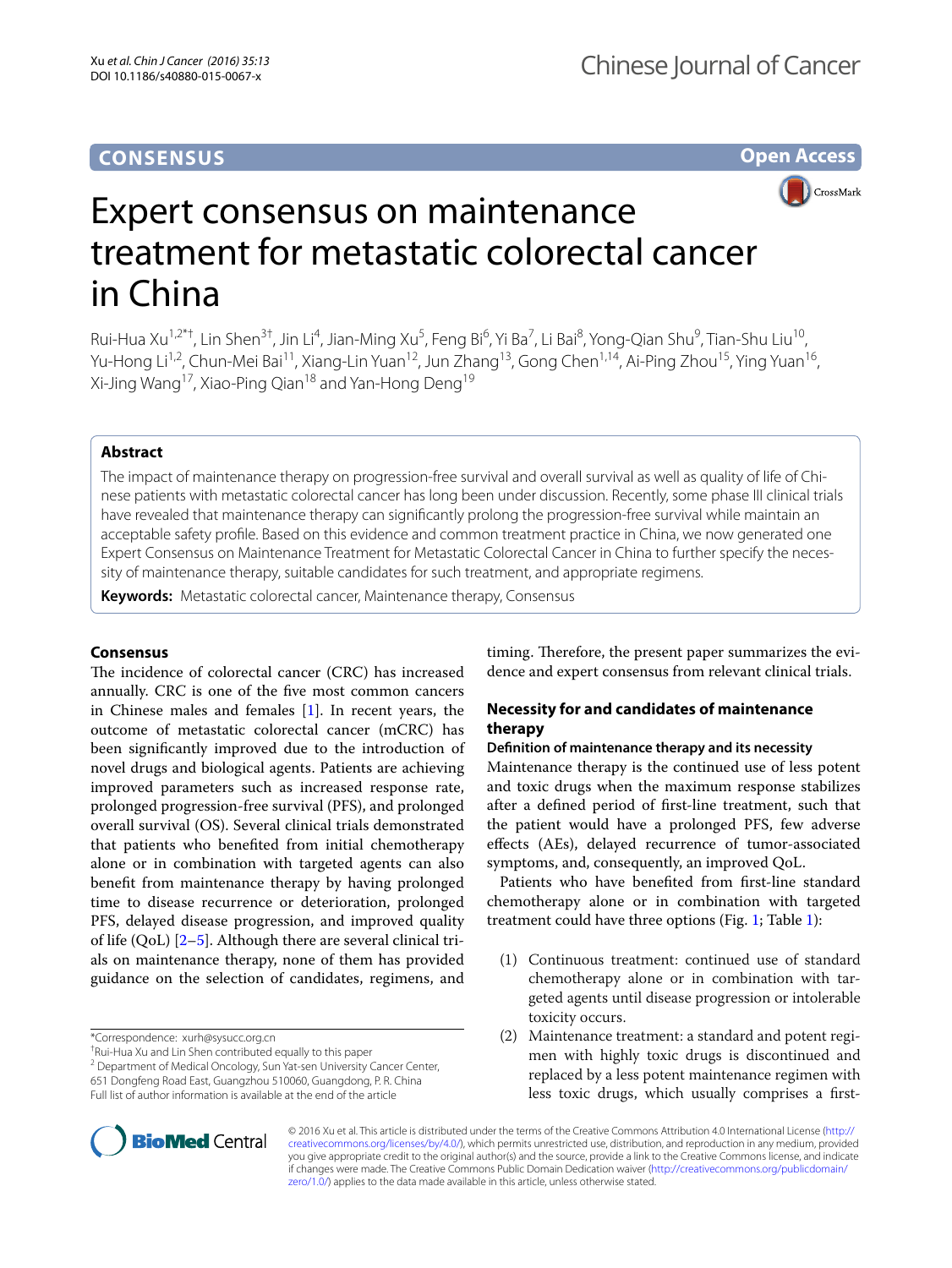

#### <span id="page-1-1"></span><span id="page-1-0"></span>**Table 1 First-line treatment protocols for patients with metastatic colorectal cancer (mCRC) who are able to tolerate highly intensified treatment**

|                            | Chemotherapy protocol Route and cycles of administration                                                                                                                                                                                                                                                                                                       |
|----------------------------|----------------------------------------------------------------------------------------------------------------------------------------------------------------------------------------------------------------------------------------------------------------------------------------------------------------------------------------------------------------|
| FOLFOX (mFOLFOX6)a,b       | Oxaliplatin 85 mg/m <sup>2</sup> , intravenous infusion (IV) for 2 h on Day 1;<br>leucovorin (LV) 400 mg/m <sup>2</sup> , IV for 2 h on Day 1;<br>5-fluorouracil (5-FU) 400 mg/m <sup>2</sup> , IV on Day 1, and then 1200 mg/m <sup>2</sup> continuous IV for 2 days (total dose 2400 mg/m <sup>2</sup> for<br>$46 - 48 h$<br>Protocol repeated every 2 weeks |
| $CapeOx^a$                 | Oxaliplatin 130 mg/m <sup>2</sup> , IV for >2 h on Day 1;<br>capecitabine 850–1000 mg/m <sup>2</sup> , oral administration twice daily on Days 1–14, and then discontinued for 7 days<br>Protocol repeated every 3 weeks                                                                                                                                       |
| $F$ OI FIRI <sup>a,b</sup> | Irinotecan 180 mg/m <sup>2</sup> , IV > 30-90 min on Day 1;<br>LV 400 mg/m <sup>2</sup> , IV for 2 h with irinotecan on Day 1;<br>5-FU 400 mg/m <sup>2</sup> , IV on Day 1 and then 1200 mg/m <sup>2</sup> /d continuous IV for 2 days (total dose 2400 mg/m <sup>2</sup> for 46–48 h)<br>Protocol repeated every 2 weeks                                      |
| <b>FOI FOXIRIA</b>         | Irinotecan 165 mg/m <sup>2</sup> , oxaliplatin 85 mg/m <sup>2</sup> plus LV 400 mg/m <sup>2</sup> , IV on Day 1;<br>5-FU 1600 mg/m <sup>2</sup> per day, continuous IV for 2 days (total dose 3200 mg/m <sup>2</sup> for 48 h)<br>Protocol repeated every 2 weeks                                                                                              |

<sup>a</sup> The regimen can be used alone or in combination with bevacizumab (5 mg/kg in 2-week protocol or 7.5 mg/kg in 3-week protocol, IV on Day 1 of each cycle)

<sup>b</sup> The regimen can be used alone or in combination with panitumumab (6 mg/kg, IV > 60 min, repeated every 2 weeks) or cetuximab (only for patients with wild-type *KRAS/NRAS;* initial dose 400 mg/m<sup>2</sup>, IV > 2 h, and then 250 mg/m<sup>2</sup>, IV > 60 min once a week or 500 mg/m<sup>2</sup> every 2 weeks)

line drug and another drug or targeted agent with no cross-resistance to first-line treatment. Maintenance treatment is usually used at a lower dose.

(3) Intermittent treatment: complete discontinuation of chemotherapy and targeted drugs.

The prolonged use of standard chemotherapy alone or in combination with targeted agents will escalate drug toxicity. The accumulated neurotoxicity of the oxaliplatin-based protocol has contributed to the discontinuation of chemotherapy in patients who consistently responded to chemotherapy. However, these patients would have an improved outcome if they switched to maintenance treatment with less potent and toxic drugs

[[2\]](#page-5-1). The OPTIMOX1 study revealed that maintenance treatment was comparable to continuous treatment with regard to its efficacy, but it significantly reduced AEs and improved the patients' QoL  $[6]$  $[6]$  $[6]$ .

The results from the OPTIMOX2 study confirmed that maintenance treatment is superior to intermittent treatment in terms of clinical efficacy [\[7\]](#page-5-4). In the OPTI-MOX2 study, patients with mCRC discontinued chemotherapy (chemotherapy-free interval group), or they were switched to a simplified maintenance treatment with 5-fluorouracil (5-FU) or leucovorin (LV) (maintenance group) following 6 cycles of modified FOLFOX7 until disease progression. The results showed that the maintenance group surpassed the chemotherapy-free interval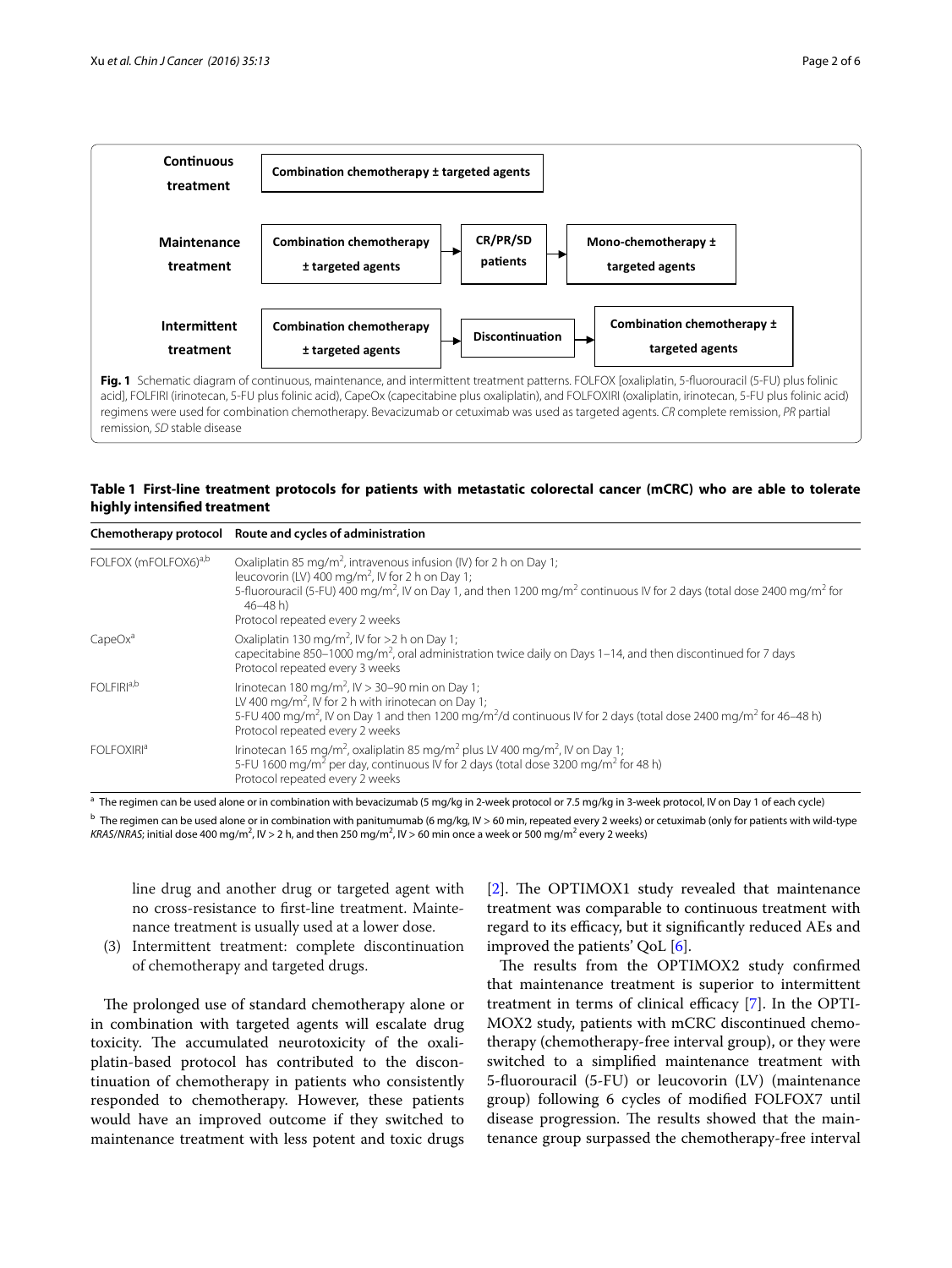group in OS (23.8 vs. 19.5 months,  $P = 0.042$ ) and PFS (8.6 vs. 6.6 months, *P* = 0.0017) [\[7\]](#page-5-4).

Therefore, compared with the other two patterns, maintenance treatment after first-line treatment is essential for patients with mCRC, and it is an appropriate therapeutic strategy for most patients.

#### **Candidates for maintenance treatment**

The benefit is maximized after 3–6 months of first-line treatment. Patients can present complete response (CR), partial response (PR), or stable disease (SD). However, those with mCRC who cannot tolerate the toxicity of continuous combination therapy alone or in combination with targeted drugs are candidates for maintenance treatment.

The results from the OPTIMOX2 study indicated that maintenance therapy can be suitable for high-risk patients with poor prognosis, whereas intermittent therapy can be applied to low-risk patients with fair prognosis [\[7](#page-5-4)]. However, selecting indicators for candidates with improved outcomes at baseline levels are poorly defined; therefore, they deserve further study.

## **Protocols and duration of first-line treatment Protocols of first‑line treatment**

For patients with mCRC who can tolerate highly intensified treatment, first-line recommendations include FOL-FOX [oxaliplatin, 5-fluorouracil (5-FU) plus folinic acid], FOLFIRI (irinotecan, 5-FU plus folinic acid), CapeOx (capecitabine plus oxaliplatin), and FOLFOXIRI (oxaliplatin, irinotecan, 5-FU plus folinic acid) regimens (Fig. [1](#page-1-0)) [[8\]](#page-5-5), all of which can be used in combination with bevacizumab [\[8–](#page-5-5)[12\]](#page-5-6). FOLFOX and FOLFIRI regimens can be combined with panitumumab or cetuximab (for patients with wild-type *KRAS*/*NRAS* only) [\[13](#page-5-7)].

#### **Duration of first‑line treatment**

Most patients will obtain maximum response after 2–3 months of chemotherapy, and they are required to stop standard chemotherapy due to neurotoxicity and bone marrow suppression after 4–6 months. Clinicians must decide the duration of first-line treatment on the basis of balancing efficacy and safety.

The 2014 European society for medical oncology (ESMO) Clinical Practice Guidelines for diagnosis, treatment, and follow-up of mCRC recommends a first-line treatment duration of 3–6 months [\[14\]](#page-5-8). Several phase III clinical trials suggested that if the patient obtains a maximum response after 3–6 months of first-line treatment, he/she can switch to maintenance therapy [\[5](#page-5-2), [6,](#page-5-3) [15](#page-5-9)].

The National Comprehensive Cancer Network (NCCN) guidelines strongly recommend discontinuation of oxaliplatin after 3 months of FOLFOX or

CapeOx chemotherapy and even earlier if intolerable neurotoxicity occurs. The reminder drugs in the maintenance therapy are retained until 6 months or disease progression. Patients presenting signs of neurotoxicity should not use oxaliplatin until near-total resolution of neurotoxicity.

## **Protocol of maintenance treatment**

#### **Maintenance chemotherapy**

Currently, targeted agents are not affordable to many Chinese patients as a first-line treatment. For them, chemotherapy alone can be used as maintenance treatment.

In the XelQuali study, patients with unresectable mCRC who obtained stable disease (76%) after 4 cycles of first-line CapeOx treatment continued to have singleagent capecitabine maintenance  $[3]$  $[3]$ . The results showed that the median PFS was 6.7 months, and the median OS was 20.5 months for all recruited patients. In the capecitabine maintenance subgroup, the median PFS and OS were 8.1 and 23.1 months, and the occurrence of AEs of all grades (neuropathy, diarrhea, and lethargy) was significantly reduced. The occurrence rates of grade 1/2 and grade 3 AEs were 77% and 7% in the experimental group and were 47% and 3% in the control group. The results indicated that single capecitabine maintenance for patients obtained CR, PR, or SD after short-term CapeOx provided an effective and tolerable therapeutic option. This protocol minimized accumulated neurotoxicity by reducing repeated injections of oxaliplatin. It is more cost-effective and convenient than continuous treatment to be used for patients and healthcare providers [\[3](#page-5-10)].

The single-agent capecitabine maintenance protocol has been fully verified in Chinese patients with mCRC. Sun Yat-sen University Cancer Center conducted a phase II study of CapeOx as a first-line treatment followed by capecitabine maintenance in patients with mCRC. Among the 124 patients with treatment-naïve mCRC receiving a median 6 cycles of CapeOx, 62 with no disease progression chose discontinuation or continued to receive oral capecitabine (1000 mg/m<sup>2</sup>, twice daily) until disease progression or intolerable toxicity occurred. Among them, 22 received maintenance treatment. The patients who did or did not have maintenance treatment were similar in baseline characteristics. The results showed that at the end of the study (median follow-up, 20 months), 19 (86.3%) patients in the maintenance group were still alive (range, 8–37 months); therefore, OS could not be calculated. The median duration of disease control was superior in the maintenance group than in the non-maintenance group (14 vs. 9 months,  $P = 0.041$ ). Among the 22 patients in the maintenance group, only 1 discontinued treatment due to grade 3 hand-foot syndrome after receiving 2 cycles of capecitabine. Four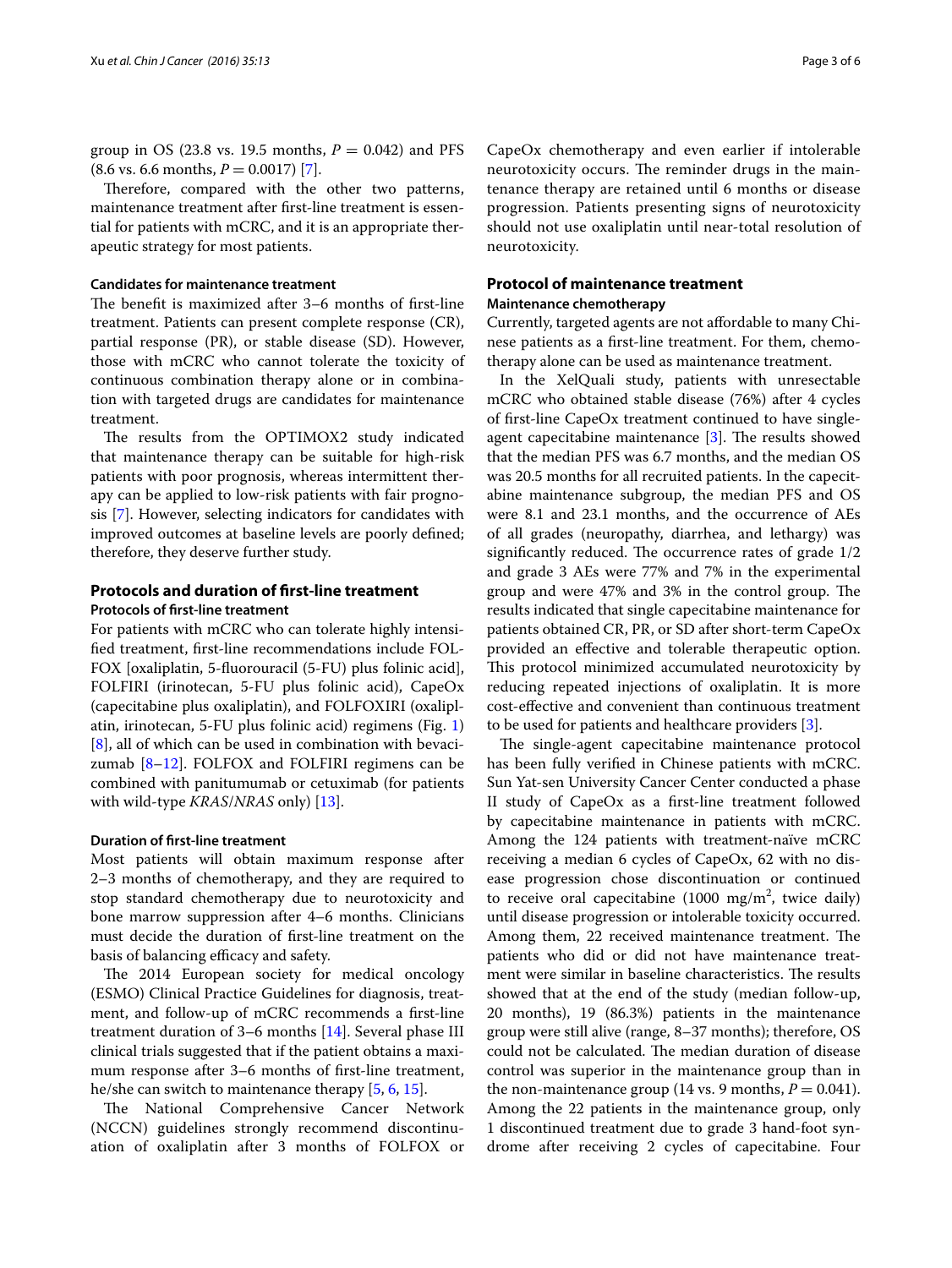patients (18.2%) had grade 1/2 hand-foot syndrome, and the rest had a mild AE [[16\]](#page-5-11).

Sun Yat-sen University Cancer Center published the results of a phase III multi-center study on continuous capecitabine maintenance after CapeOx or FOLFOX in 2015 [[17](#page-5-12)]. In total, 274 patients with mCRC were enrolled, and they were randomized at a 1:1 ratio into capecitabine maintenance  $(1000 \text{ mg/m}^2, \text{ twice daily for }$ 14 days, then chemo-free interval for 7 days;  $n = 136$ ) or non-maintenance observation ( $n = 138$ ) after CapeOx or FOLFOX for 18–24 weeks. The results showed that the maintenance group surpassed the observation group in PFS (10.43 vs. 7.82 months,  $P < 0.001$ ). Two patients (1.5%) in the maintenance group withdrew from the study due to a toxic reaction, but most patients tolerated the treatment well.

Another similar study on capecitabine maintenance after first-line treatment was performed by Peking University Oncology Hospital, with 85 recruited mCRC patients obtaining controlled disease (CR, PR, or SD) after first-line CapeOx, FOLFOX, or FOLFIRI [\[4\]](#page-5-13). Thirtythree patients chose to receive capecitabine maintenance, and the others were observed without maintenance. The results suggested a superior prognosis of the maintenance group compared with the non-maintenance group. The median time to progression (TTP) was 9.0 months in the maintenance group and 6.5 months in the non-maintenance group ( $P = 0.007$ ); OS was 40.4 and 21.9 months, respectively ( $P = 0.015$ ). Among the patients on maintenance treatment, 6 (18.2%) had grade 1 hand-foot syndrome, 1 (3.0%) had grade 3 diarrhea, and 1 (3.0%) had grade 3 thrombocytopenia. All of these events were controlled by supportive treatment and did not contribute to early withdrawal [[4\]](#page-5-13).

## **Maintenance therapy with targeted agents** *Maintenance with chemotherapy in combination with targeted agents*

For mCRC patients responding to chemotherapy in combination with targeted agents, maintenance with less toxic chemotherapy (5-FU) and targeted agents are recommended. Among these schemes, the bevacizumab plus capecitabine regimen has the most compelling evidence.

In the sequential versus combination chemotherapy with capecitabine, irinotecan, and oxaliplatin in advanced colorectal cancer (CAIRO3) study, a Dutch phase III randomized controlled trial, mCRC patients were randomized to receive bevacizumab plus capecitabine doublet maintenance, or to be observed with no maintenance after 6 cycles of first-line CapeOx plus bevacizumab, and then they were re-inducted with CapeOx plus bevacizumab when disease progression occurred [[5\]](#page-5-2). The

results showed that the maintenance group was superior to the suspension group with regard to PFS, but there was no significant difference in QoL scores [[5\]](#page-5-2).

In the German AIO KRK 0207 trial, patients with mCRC were randomized to receive 5-FU plus bevacizumab maintenance, single-agent bevacizumab maintenance, or no maintenance after 24 weeks of 5-FU, oxaliplatin plus bevacizumab triplet therapy [[15\]](#page-5-9). The results showed that the median PFS was 6.2, 4.8, and 3.6 months, respectively. To achieve a longer first TTP, 5-FU plus bevacizumab is a superior maintenance scheme [\[15\]](#page-5-9).

#### *Maintenance treatment with a single targeted drug*

For patients responding to chemotherapy in combination with targeted drugs, if they cannot tolerate a less toxic chemotherapy regimen, individual targeted agent maintenance is a possible treatment option.

In the First-Line XELOX Plus Bevacizumab Followed by XELOX Plus Bevacizumab or Single-Agent Bevacizumab as Maintenance Therapy in Patients with Metastatic Colorectal Cancer study, the Phase III MACRO TTD study, AEs were significantly reduced in patients with single-agent bevacizumab compared with those with continuous chemotherapy [\[18\]](#page-5-14). This study assessed the efficacy on patients with mCRC who switched to single-agent bevacizumab maintenance or continued the scheme after receiving CapeOx plus bevacizumab induction. The results showed that median PFS (9.7 vs. 10.4 months), median OS (20.0 vs. 23.2 months), and response rate (49% vs. 47%) were not significantly different between the two groups. However, the rate of AEs including diarrhea, food-hand reaction, and neuropathy was significantly higher in patients continuing chemotherapy than in patients switching to maintenance treatment [[18](#page-5-14)].

In the MACRO-2 study, patients received FOLFOX plus cetuximab for 8 cycles, and then they were randomized to receive single-agent cetuximab maintenance or continuous FOLFOX plus cetuximab [[19\]](#page-5-15). The results revealed that the efficacy of single-agent cetuximab maintenance was not inferior to continuous combination therapy (PFS: 8.9 vs. 9.8 months,  $P = 0.09$ ; OS: 23.6 vs. 22.2 months, *P* = 0.54; response rate: 47% vs. 39%,  $P = 0.33$  [\[19](#page-5-15)].

The combination maintenance with two or more targeted agents presented an increased degree of AEs instead of improved benefits; therefore, epidermal growth factor receptor (EGFR)- and vascular endothelial growth factor receptor (VEGF)-targeted agent combination was not recommended.

The Panitumumab Advanced Colorectal Cancer Evaluation (PACCE) study found that for oxaliplatin- or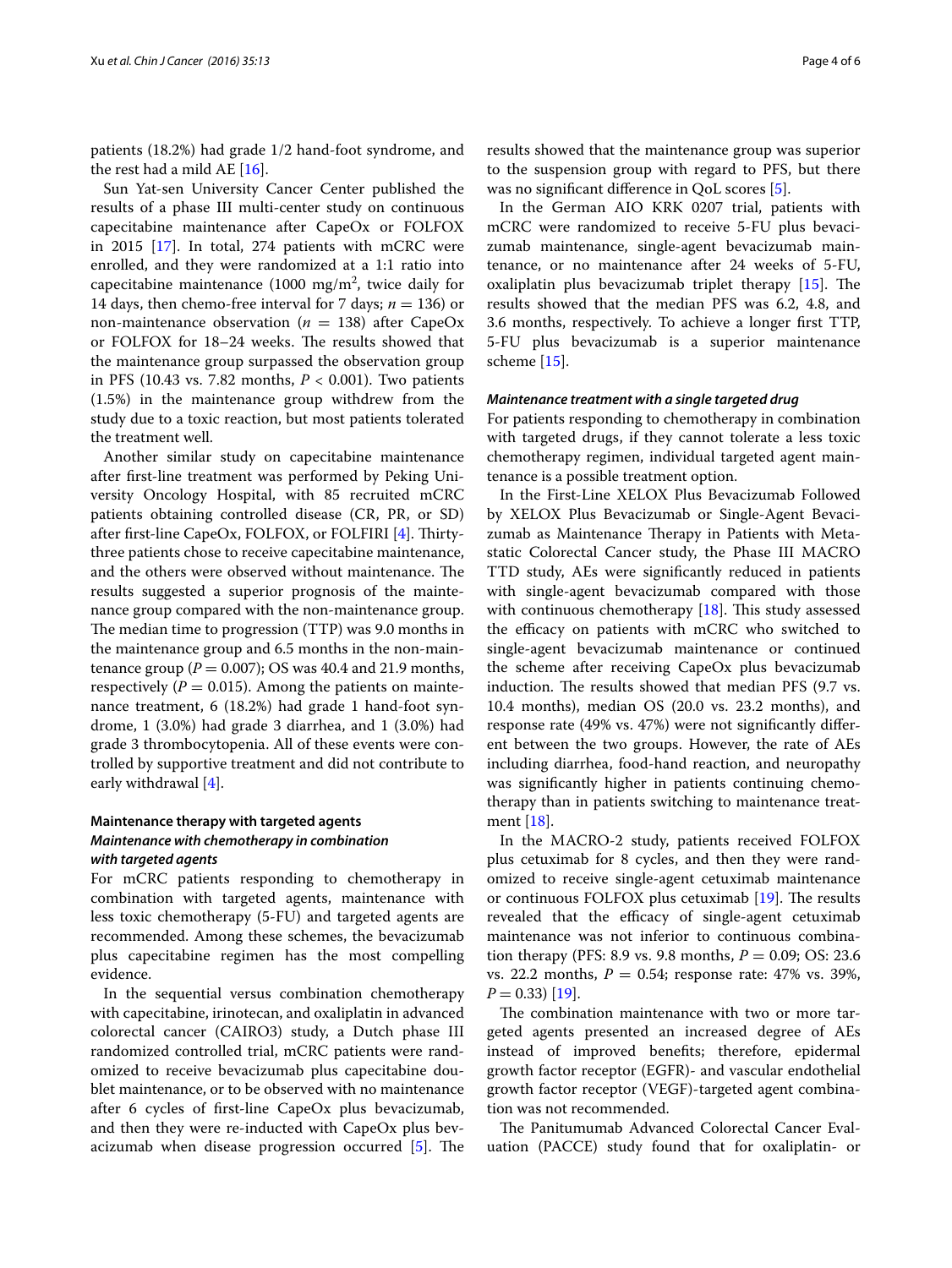irinotecan-based chemotherapy in combination with bevacizumab, when panitumumab was added, PFS was significantly shortened and toxicity was significantly strengthened, regardless of wild-type or *KRAS* exon 2 mutations [\[20](#page-5-16)]. Similar results were obtained from the CAIRO2 study by adding cetuximab to capecitabine, oxaliplatin, and bevacizumab [[5\]](#page-5-2). Therefore, the community of experts is strongly averse to combining therapies that target EGFR (cetuximab or panitumumab) and VEGF (bevacizumab).

## **Maintenance scheme for patients with first-line failure**

There is a lack of studies on maintenance treatment for patients who had a first-line failure and began to receive second-line or higher chemotherapy alone or in combination with targeted agents. Consequently, therapeutic principles and options can be made in reference to recommendations for first-line treatment.

## **Comprehensive evaluation and prospect of maintenance treatment**

In summary, physicians are required to manage the complete process of mCRC by comprehensively considering the benefits for life expectancy and QoL, while also considering factors including the patient's will, employment, life, and economy, to choose the most suitable treatment regimen. Maintenance therapy is essential for most mCRC patients. As a therapeutic strategy with less toxicity and stable efficacy, it significantly reduced AEs and improved patients' QoL. To select the scheme of maintenance treatment, maintenance with targeted agents in addition to less toxic chemotherapy (5-FU) is recommended for mCRC patients responding to chemotherapy with a targeted treatment combination. Patients who underwent only chemotherapy as a first-line treatment can undergo less toxic chemotherapy alone. Single-agent capecitabine maintenance is the most evidence-based scheme, and it has been fully verified in Chinese patients with mCRC. Oral single-agent capecitabine maintenance is more convenient to use; thus, it has an improved patient compliance.

In addition to the therapeutic strategies described above, investigators are exploring new therapeutic options. Metronomic chemotherapy is a frequent use of low-dose chemotherapeutics. Compared with conventional large dose impact chemotherapy, metronomic chemotherapy is cytotoxic to tumors, and it can also facilitate the apoptosis of endothelial cells, suppress angiogenesis, and reduce AEs. Preliminary results of in vivo and in vitro studies suggested that metronomic chemotherapy with capecitabine chemotherapy can suppress the proliferation of tumor cells in CRC, and it is comparable

to cyclophosphamide (CTX) metronomic chemotherapy with respect to efficacy [\[21\]](#page-5-17). In a Swedish study, patients with *KRAS* mutations who achieved CR, PR, or SD by receiving chemotherapy in combination with bevacizumab were randomized to receive a metronomic dose of bevacizumab or capecitabine (500 mg, oral administration, twice daily). The median PFS was 3.8 months in the bevacizumab group and 3.7 months in the capecitabine group [\[22\]](#page-5-18). Capecitabine metronomic chemotherapy is a novel scheme that merits testing. Its efficacy and safety in mCRC patient maintenance requires further study.

Many questions about maintenance therapy remain unanswered, e.g., what kind of patients can achieve the best benefits from maintenance therapy? Is there any relevant biomarker to identify them? In existing studies, follow-up treatment schedule following disease progression is also a focus of future exploration. Answers to these questions will aid the identification of the best therapeutic strategy for patients with late-stage CRC.

#### **Authors' contribution**

RHX designed and wrote the manuscript; LS co-designed, reviewed, and revised the manuscript; JL, JMX, FB, YB, LB, YQS, TSL, YHL, CMB, XLY, JZ, GC, APZ, YY, XJW, YHD and XPQ revised the manuscript. All authors read and approved the final manuscript.

#### **Author details**

Sun Yat-sen University Cancer Center; State Key Laboratory of Oncology in South China, Collaborative Innovation Center of Cancer Medicine, Guangzhou 510060, Guangdong, P. R. China. <sup>2</sup> Department of Medical Oncology, Sun Yat-sen University Cancer Center, 651 Dongfeng Road East, Guangzhou 510060, Guangdong, P. R. China.<sup>3</sup> Department of Gastrointestinal Medical Oncology, Peking University Cancer Hospital, Beijing 100142, P. R. China. 4 Department of Oncology, Tongji University Tianyou Hospital, Shanghai 200331, P. R. China. <sup>5</sup> Department of Medical Oncology, The 307th Hospital of Chinese People's Liberation Army, Beijing 100071, P. R. China.<br><sup>6</sup> Department of Medical Oncology, West China Hospital of Sichuan University, Chengdu 610041, Sichuan, P. R. China. <sup>7</sup> Department of Gastrointestinal Medical Oncology, Tianjin Medical University Cancer Institute and Hospital, Tianjin 300060, P. R. China. <sup>8</sup> Department of Medical Oncology, The 301th Hospital of Chinese People's Liberation Army, Beijing 100853, P. R. China. <sup>9</sup> Department of Medical Oncology, Jiangsu Provincial Hospital, Nanjing 210029, Jiangsu, P. R. China. <sup>10</sup> Department of Medical Oncology, Fudan University Zhongshan Hospital, Shanghai 200032, P. R. China. 11 Department of Medical Oncology, Peking Union Medical College Hospital, Beijing 100032, P. R. China. 12 Department of Medical Oncology, Tongji Hospital of Tongji Medical College, Huazhong University of Science and Technology, Wuhan 430030, Hubei, P. R. China.<br><sup>13</sup> Department of Oncology, Rui Jin Hospital, Shanghai Jiao Tong University School of Medicine, Shanghai 200035, P. R. China. <sup>14</sup> Department of Colorectal Surgery, Sun Yat-sen University Cancer Center, Guangzhou 510060, Guangdong, P. R. China. <sup>15</sup> Department of Medical Oncology, Cancer Hospital Chinese Academy of Medical Sciences, Beijing 100021, P. R. China. <sup>16</sup> Department of Medical Oncology, The Second Hospital of Zhejiang University School of Medicine, Hangzhou 310009, Zhejiang, P. R. China. <sup>17</sup> Department of Oncology, The Second Affiliated Hospital of Xi'an Jiaotong University, Xi'an 710004, Shanxi, P. R. China. <sup>18</sup> Department of Medical Oncology, Nanjing Drum Tower Hospital, Nanjing 210008, Jiangsu, P. R. China. <sup>19</sup> Department of Medical Oncology, The Sixth Affiliated Hospital of Sun Yat-sen University, Guangzhou 510655, Guangdong, P. R. China.

#### **Acknowledgements**

We acknowledge the invaluable contributions from doctor Wang Zhiqiang, Shen Donghao, Wang Liyun in composing the China Experts Consensus on Maintenance Treatment for Metastatic Colorectal Cancer.